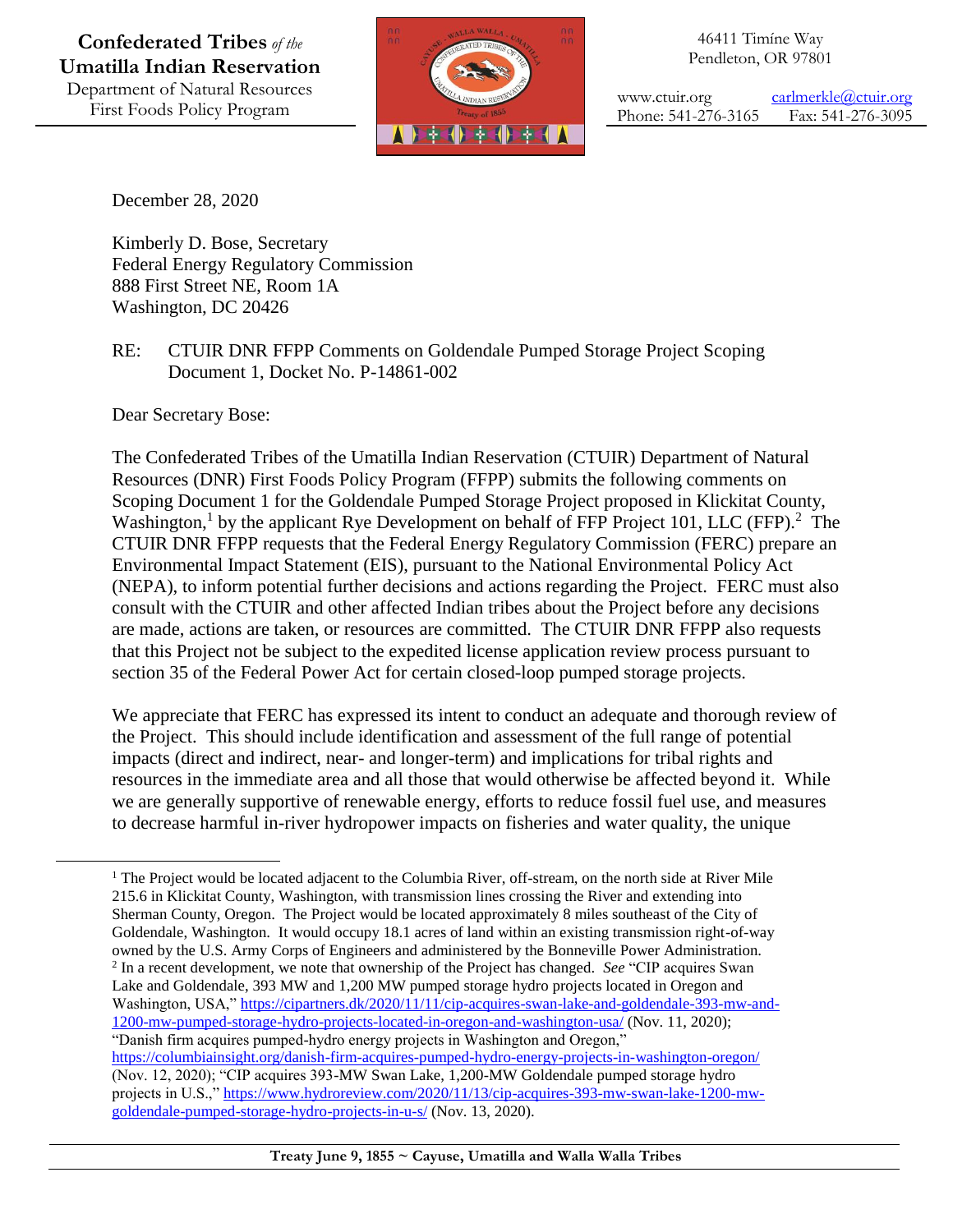CTUIR DNR FFPP Letter to FERC, Goldendale Pumped Storage Scoping Document 1 December 28, 2020 Page 2 of 4

location and other circumstances associated with this particular proposed Project suggest that it is singularly problematic, and mandate that, at a minimum, it receive very close and careful scrutiny.

## *Introduction*

The CTUIR is a federally-recognized Indian tribe, with a reservation in Northeast Oregon and ceded, aboriginal, and traditional use areas in Oregon, Washington, Idaho, and other Northwest states. These areas include the site the Project would occupy. In 1855, predecessors to the CTUIR—ancestors with the Cayuse, Umatilla, and Walla Walla Tribes—negotiated and signed the Treaty of 1855 with the United States. The Treaty is a contract between sovereigns and is "the supreme Law of the Land" under the United States Constitution. In the Treaty the CTUIR ceded millions of acres of land to the federal government, and in exchange received assurances that pre-existing tribal rights would be protected, and our interests would be respected, in perpetuity. A paramount objective in the Treaty was protecting and maintaining our tribal culture, traditions, and way of life. To do so requires protection and maintenance of our essential cultural resources, which include both specific sites and locations (and any artifacts found there) and the tribal First Foods (water, fish, big game, roots, berries, and other plants) that have been and continue to be woven into the fabric of our lives. This objective—protecting and maintaining the essential features of our history and our very existence—remains paramount for the CTUIR.

FERC has a duty to honor and uphold the Treaty of 1855 and all Indian treaties and to act as a steward and trustee to ensure that the terms and commitments of such treaties are fulfilled. In implementing the Federal Power Act and rules and regulations under it, the agency can and should always remain attentive to how the law and its rules and regulations, and its concurrent treaty-based obligations and tribal Trust Responsibility, can and should be read in tandem to be mutually supportive and reinforcing.

## *Goldendale Project: Issues Requiring Identification, Discussion, Analyses*

Given the limited amount of time to respond to the solicitation for comments, and the complicating factor of dealing with the enormous difficulties presented by the Covid-19 pandemic and its toll on tribal communities, we will simply highlight some (but not necessarily all) of the issues we believe merit attention in reviewing the proposed Project. We agree that the list of "Resource Issues" in section 4 of the document is a good start. We offer the following additional suggestions:

The effects of "periodic maintenance fills" must be comprehensively examined. This extractive use of water must be considered in regard to water quantity and quality, and also to Endangered Species Act (ESA)-listed Threatened and Endangered salmonid populations in the mainstem Columbia River and its tributaries. In fact, all Project construction, operation, and maintenance activities should be examined in terms of potential impacts for those species, not just the species listed under the "4.1.4 Threatened and Endangered Species" section on page 17.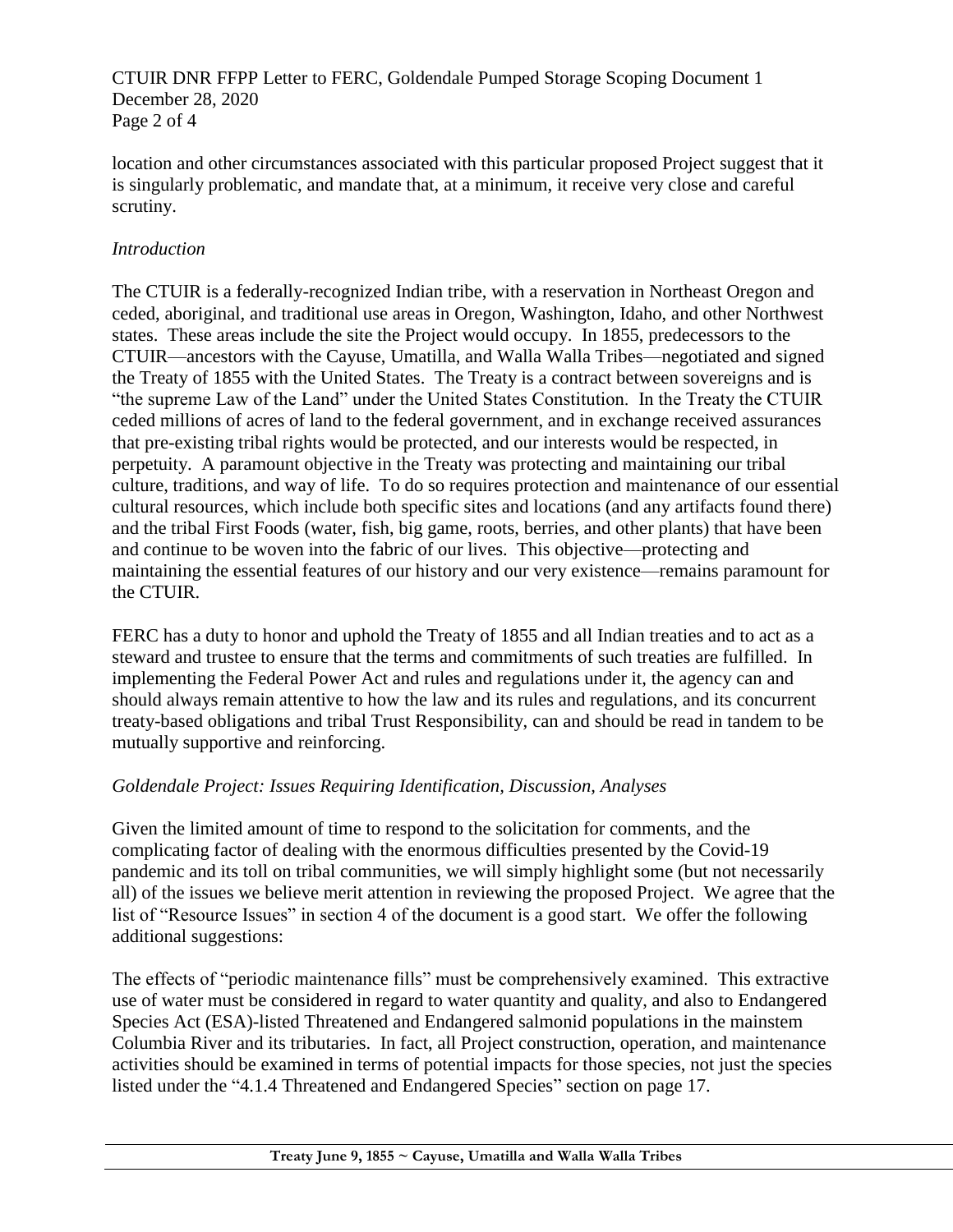CTUIR DNR FFPP Letter to FERC, Goldendale Pumped Storage Scoping Document 1 December 28, 2020 Page 3 of 4

Portions of the Project would be located on or within a hazardous waste site containing toxic contaminants in the soil. NEPA documentation must fully assess this situation and how the Project will address it, providing information on such questions as whether the applicant will have the necessary expertise and resources to safely and effectively alleviate all the associated risks and dangers. This seems of particular interest since the "contaminated site . . . is subject to ongoing management and clean-up by Washington Department of Ecology (Washington DOE)"; i.e., clean-up has not been completed, and evidently even the **plans** for clean-up have not been completed.<sup>3</sup>

The CTUIR DNR FFP supports the proposal to "[d]evelop and implement a Historic Properties Management Plan in consultation with the Washington and Oregon State Historic Preservation Officers and affected Native-American tribes to protect and manage cultural resources" (page 15). Similarly, we support, under section 4.1.7 on Cultural Resources (page 18), careful assessment and analysis of the "[e]ffects of project construction and operation activities on historic and archaeological resources, traditional cultural properties, and access to exercise traditional practices and treaty rights." This must be done in close coordination and consultation with affected Indian tribes. In addition, NEPA documentation—and this entire licensing process—must be done consistent with and in compliance with the National Historic Preservation Act and the Native American Graves Protection and Repatriation Act and their implementing regulations, where applicable.

The proposed Project is likely to have substantial, harmful impacts on tribal cultural resources, including sites and artifacts—potentially both those located in-water, or below the ordinary-highwater-line, and those above and beyond the shoreline. Extensive potential tribal cultural resources impacts have been documented in materials developed by the Yakama Nation (including archeological, ceremonial, burial petroglyph, monumental and ancestral use sites). The CTUIR has also determined that the Project could have significant implications for historic properties of religious and cultural significance to the CTUIR.

Under 4.1.8 Socioeconomics, the CTUIR DNR FFPP also encourages analysis of the "[e]ffects of project construction and operation activities on local roads (including traffic), housing, businesses, employment opportunities, and government services." Socioeconomic aspects of the project should be considered for both non-Indian **and Indian communities**.

Finally, NEPA documentation should examine to what extent, if any, the representations, obligations, and commitments that the applicant has made thus far may be affected in the future in the event of changed ownership such as occurred recently. In other words, to what extent, if any, would ownership by a foreign investment group versus a domestic entity, for example, have any bearing on Project construction, operations, or maintenance (see footnote 2, above).

l

<sup>&</sup>lt;sup>3</sup> See Scoping Document 1, footnote 7, page 8: "The Washington DOE is currently working with the potentially liable persons . . . to investigate and cleanup the site. . . . Once Washington DOE finalizes the Cleanup Action Plan, it would work with the responsible parties to implement the plan to clean up and remove sources of contamination and eventually de-list the smelter site from the Hazardous Sites List after it meets cleanup standards and requirements. . . . As of the date of this SD1, the Remedial Feasibility Study to identify cleanup alternatives and Draft Cleanup Plan has yet to be completed."